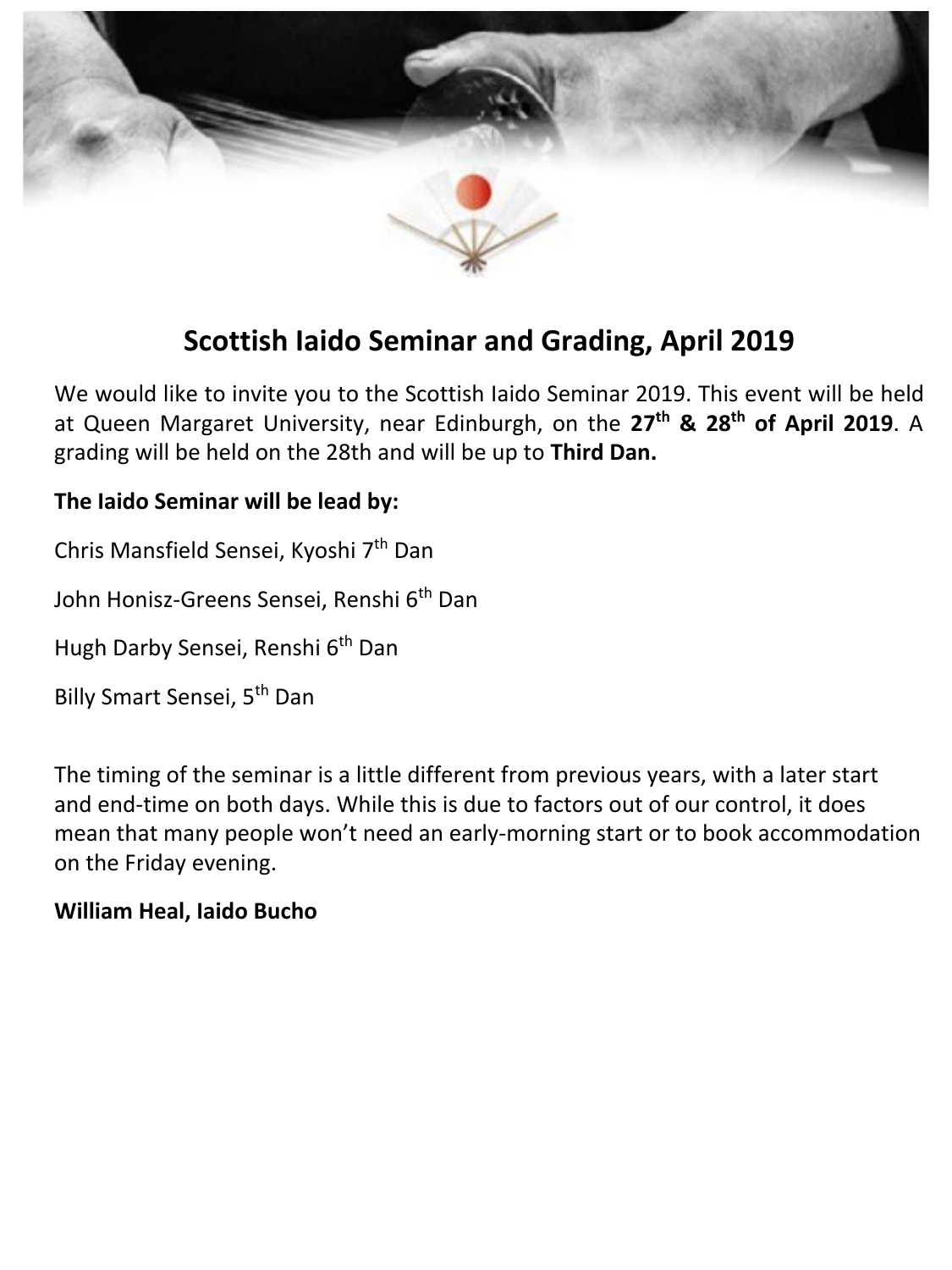# **VENUE**



## Queen Margaret University Musselburgh (Edinburgh) EH21 6UU

**Access by car:** Access by car is via the A1 from North or South

**Parking:** Free parking onsite.

**Access by public transport:** Nearest mainline station is Edinburgh Waverley, then Scotrail to Musselburgh (8 miles).

**Rail information** can be obtained from the following websites:

[www.nationalrail.co.uk](http://www.nationalrail.co.uk) [www.scotrail.co.uk](http://www.scotrail.co.uk)

## **SCHEDULE**

### **Saturday**

**11:30-11:00 :** Registration **12:00 :** Hall opens, Seminar start **14:00 - 16:00 :** Breaks **18:00 : Day 1 concludes** 

### **Sunday**

10:00 : Hall opens, registration **10:00** Seminar starts **12:00 - 12:30** Break **14:00** Training Finishes **14:30** Grading Registration **15:00** Grading commences **17:00** Hall closes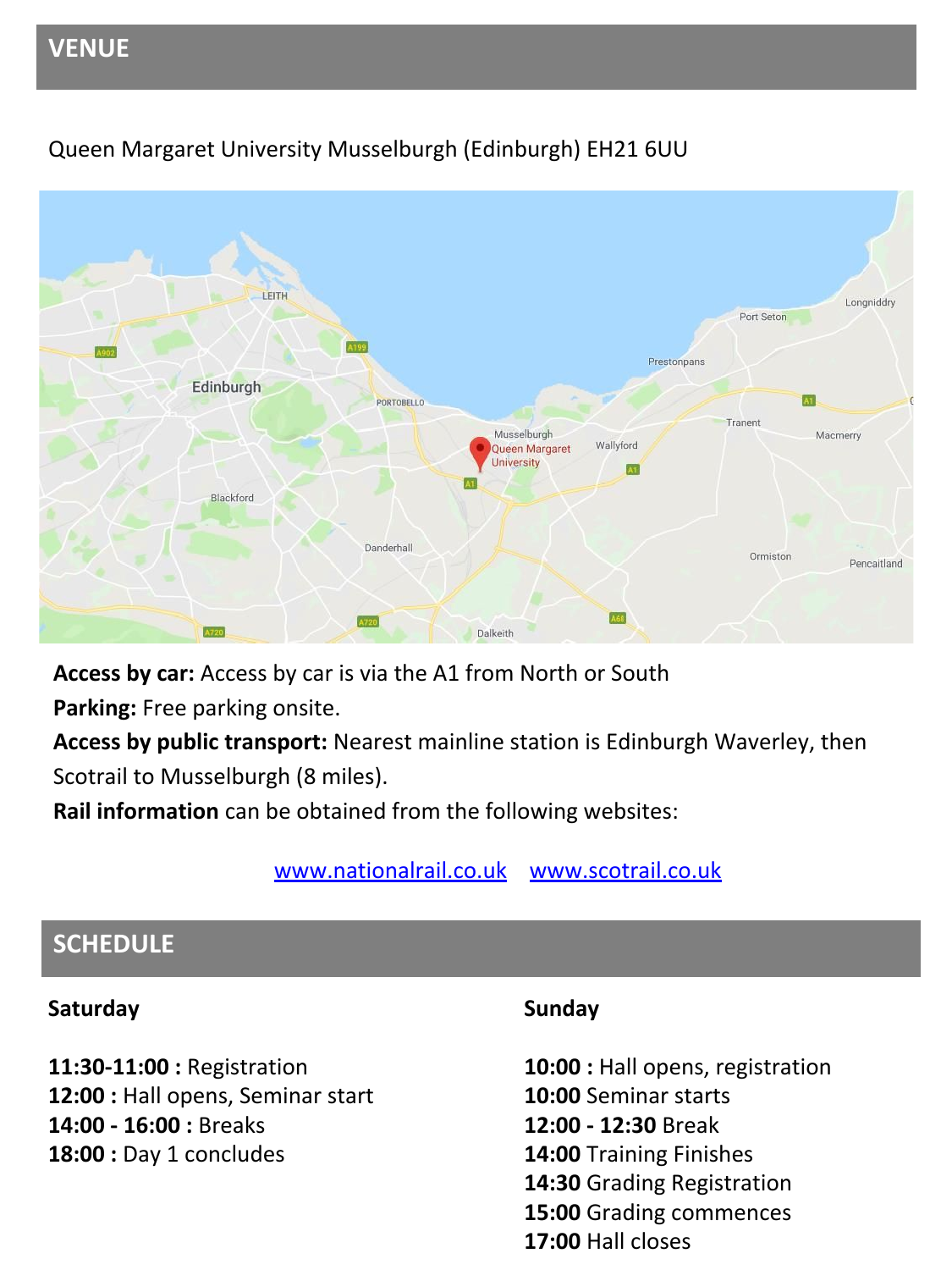## **PRICES**

### **A discount is offered for early birds until 23:59 on the 12th April**

| <b>IAIDO</b>                   | Early<br>booking | Late<br>booking |
|--------------------------------|------------------|-----------------|
| <b>Full Members</b>            |                  |                 |
| Full member 2 days             | £50              | £60             |
| Full member 1 day              | £25              | £30             |
| <b>Concessionary Members</b>   |                  |                 |
| Concessionary<br>Member 2 days | £20              | £30             |
| Concessionary<br>Member 1 day  | £10              | £15             |

# **ACCOMODATION**

#### **We suggest:**

Premier Inn, Musselburgh. (3.6 miles) Premier Inn, A1 Newcraighall. (3.1 miles) Travelodge, Musselburgh (1.3 miles)

Or find your own room under £90 [here:](https://www.google.co.uk/maps/place/Queen+Margaret+University/@55.9369084,-3.071154,13z/data=!4m15!1m9!2m8!1sHotels!3m6!1sHotels!2sQueen+Margaret+University,+Queen+Margaret+University+Way,+Musselburgh+EH21+6UU!3s0x4887b97aaa169f15:0x5a5963cfdb07ccc2!4m2!1d-3.0734503!2d55.931681!3m4!1s0x4887b97aaa169f15:0x5a5963cfdb07ccc2!8m2!3d55.931681!4d-3.0734503)

# **LUNCHES**

There is café on the university campus but we suggest bringing your own packed lunches and drinks to eat during the breaks.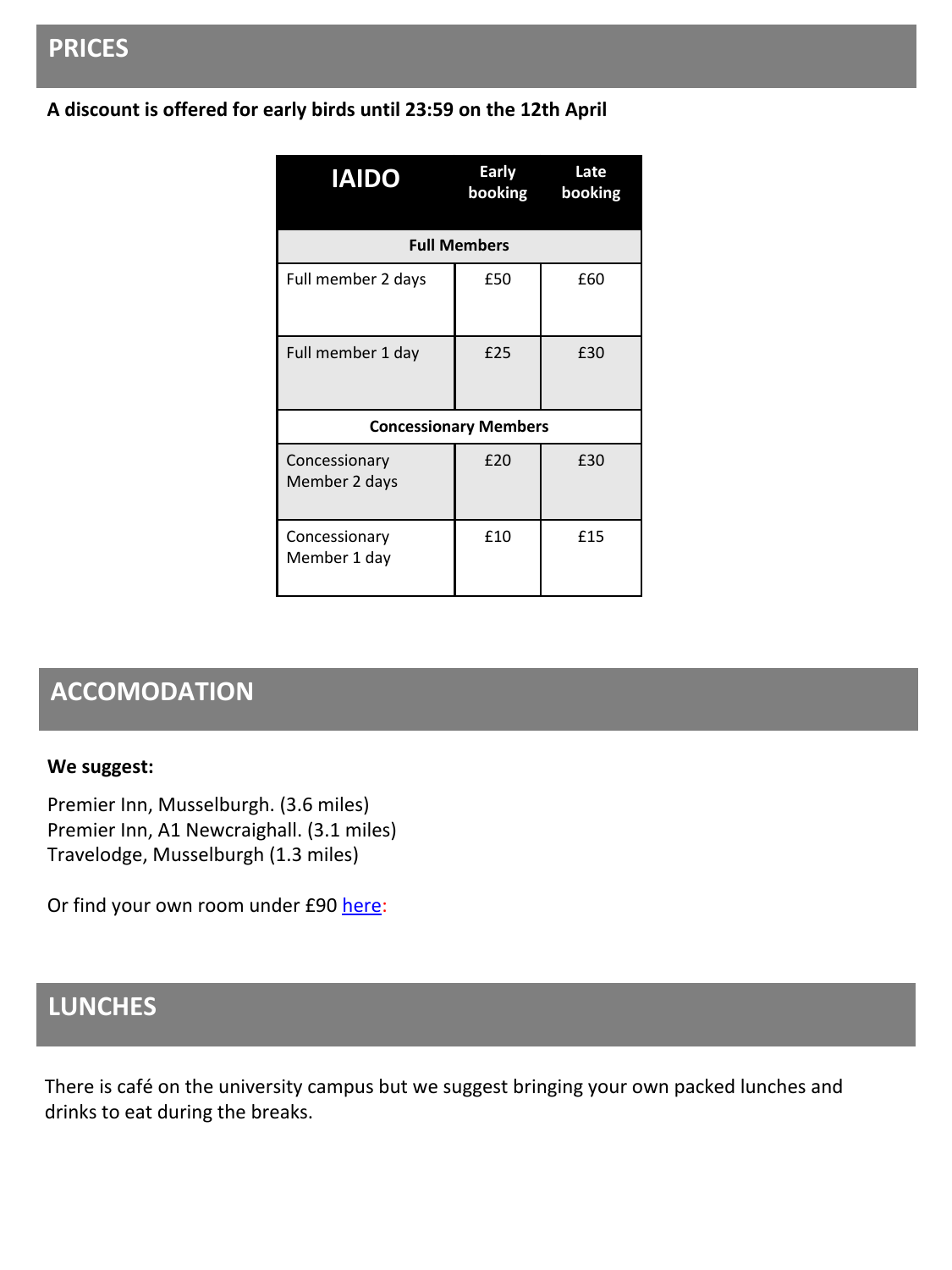### **GRADING**

Gradings up to **3rd Dan** will be held on the Sunday afternoon from 3pm.

Grading applications must be completed online and the grading question paper submitted to the [Iaido Grading Officer](mailto:iaidograding@britishkendoassociation.com) **no later than 13th April**.

The grading questions can be found [here.](http://www.britishkendoassociation.com/wp-content/uploads/2019/01/Iaido-Grading-Questions-Spring2019.pdf)

**Non-BKA members** are requested to either register online through the seminar booking process and pay beforehand, or inform the Grading Officer of your wish to grade if you have problems booking online.

You will also need to provide a letter of permission from your own federation to take part in the grading.

## **ONLINE BOOKING**

#### **BKA Members**

Please book onto this event through the online booking system by going through your account at

http://membership.britishkendoassociation.co m/html/my\_account.php/. You will need to add items to your basket and return to the booking screen to add accommodation nights, sayonara party booking etc, where relevant. Please make sure that you have booked:

#### **1. The correct seminar booking.**

### **2. The correct grading if you are grading.**

If you have any problems with the online booking system, please contact the Bucho

#### **Overseas visitors only**

You can now book onto the event via the BKA website online registration system as a "guest member". To do this you will need to:

- 1. Go to the link: http://membership.britishkendoassociation. com/html/guest\_member\_register.php
- 2. Make sure that you have logged out of any existing membership from previous years.
- 3. Register a User Name and Password, email address and submit.
- 4. You will receive a link in your email. Click on this to confirm.
- 5. You will be directed to a page to enter your full details.
- 6. You will then be allowed to book onto the events required (follow BKA members instructions from there on).

If you are unable to achieve this please contact the Bucho